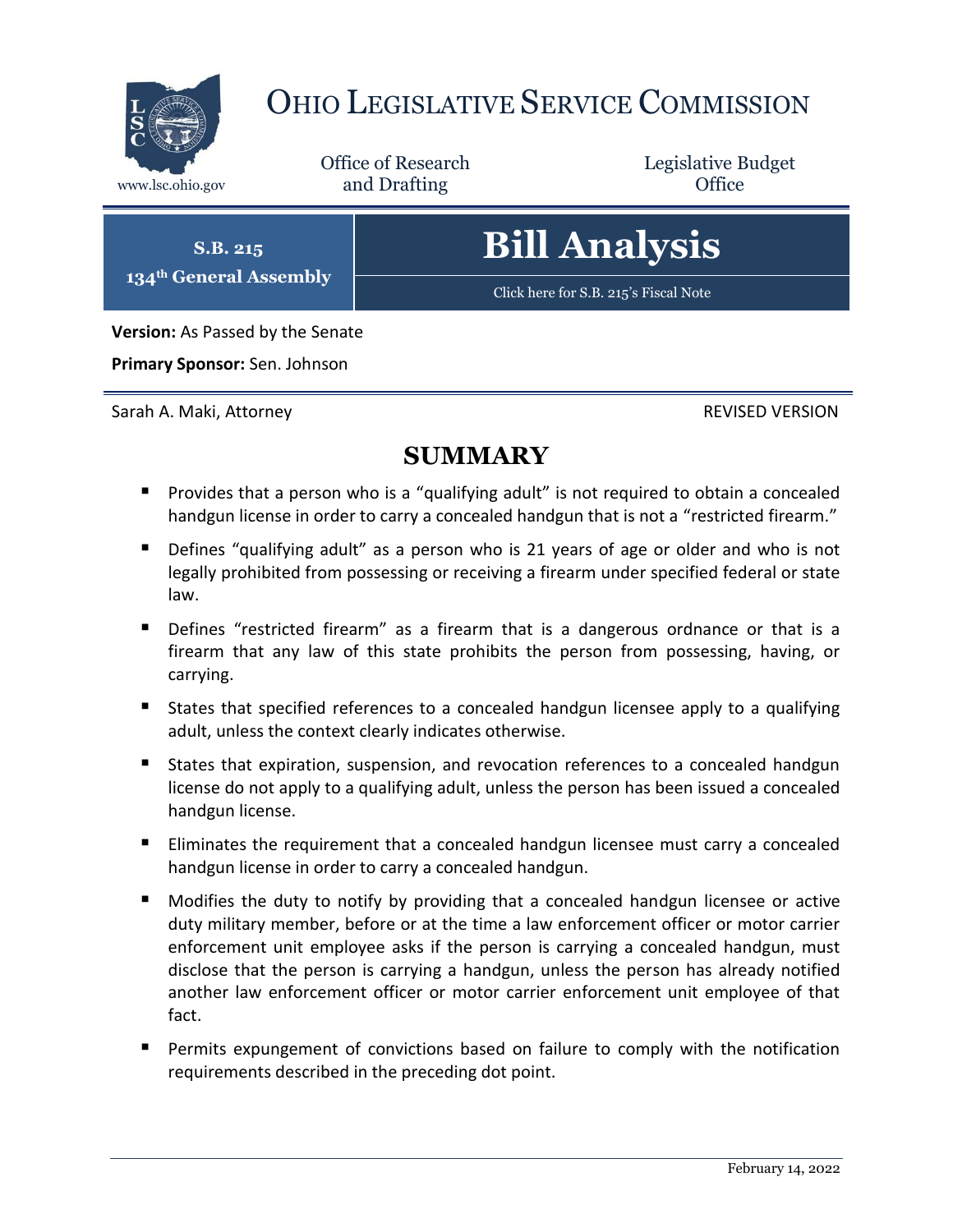**Specifies that the mere carrying or possession of a handgun that is not a restricted** firearm does not constitute grounds for any law enforcement officer or agent of the state, a county, a municipal corporation, or a township to conduct any search, seizure, or detention, no matter how temporarily, of an otherwise law-abiding person.

## **DETAILED ANALYSIS**

#### **Eliminates requirement that a concealed handgun license must be obtained**

The bill provides that a person who is a "qualifying adult" is not required to obtain a concealed handgun license in order to carry a concealed handgun that is not a "restricted firearm." Regardless of whether the person has been issued a concealed handgun license, a person who is a qualifying adult may carry a concealed handgun that is not a restricted firearm anywhere in this state in which a person who has been issued a concealed handgun license may carry a concealed handgun. The right of a person who is a qualifying adult to carry a concealed handgun that is not a restricted firearm is that same right as granted to a person who has been issued a concealed handgun license, and a qualifying adult who is granted the right is subject to the same restrictions as apply to a person who has been issued a concealed handgun license.<sup>1</sup>

If a person is a qualifying adult, and the person thereafter comes within any category of persons prohibited from possessing or receiving a firearm under specified federal or state law, both of the following apply automatically and immediately upon the person coming within that category:<sup>2</sup>

- 1. The above provisions do not apply to the person.
- 2. The below provisions (see, "**References to concealed handgun license and concealed handgun licensee**,") do not apply to the person.

As a result of the bill's expansion of the right to carry a concealed handgun to any qualifying adult without a requirement to obtain a concealed handgun license, it appears that the bill might allow some individuals who are ineligible for a concealed handgun license to now carry a concealed handgun without a license.<sup>3</sup>

#### **References to concealed handgun license and concealed handgun licensee**

The bill specifies that for purposes of any section of the Revised Code that refers to a concealed handgun license or concealed handgun licensee, except when the context clearly indicates otherwise, all of the following apply: $4$ 

 $1$  R.C. 2923.111(B).

<sup>&</sup>lt;sup>2</sup> R.C. 2923.111(D)(2) and 18 U.S.C. 922(g)(1) to (9), not in the bill.

 $3$  R.C. 2923.125(D)(1), 2923.13(A), and 18 United States Code (U.S.C.) 922(g).

<sup>4</sup> R.C. 2923.111(D)(1).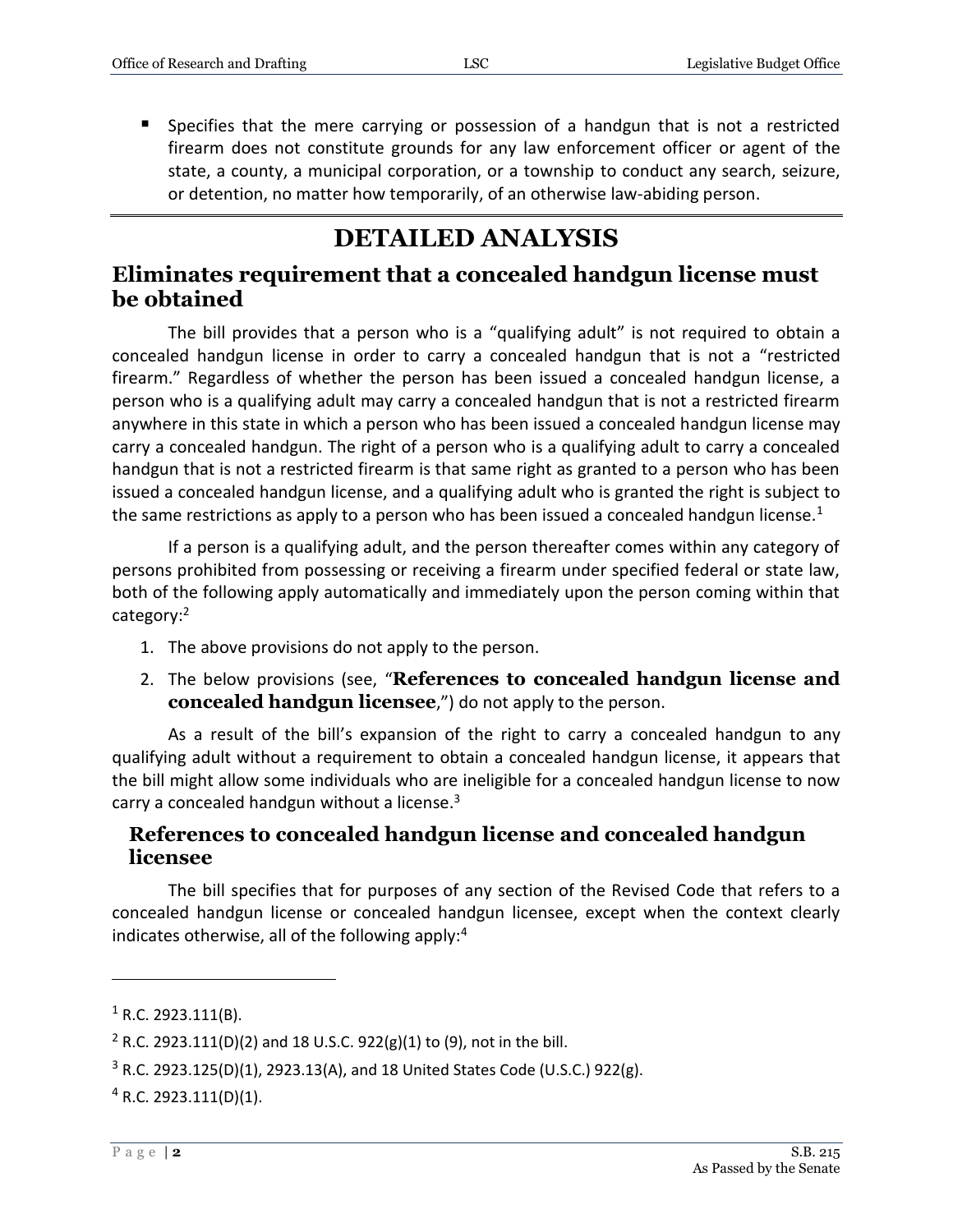- 1. A person who is a qualifying adult and is carrying or has, concealed on the person's person or ready at hand, a handgun that is not a restricted firearm must be deemed to have been issued a valid concealed handgun license.
- 2. If the provision refers to a person having been issued a concealed handgun license or having been issued a concealed handgun license that is valid at a particular point in time, the provision must be construed as automatically including a person who is a qualifying adult and who is carrying or has, concealed on the person's person or ready at hand, a handgun that is not a restricted firearm, as if the person had been issued a concealed handgun license or had been issued a concealed handgun license that is valid at the particular point in time.
- 3. If the provision in specified circumstances requires a concealed handgun license to engage in specified conduct, or prohibits a concealed handgun licensee from engaging in specified conduct, the provision must be construed as applying in the same circumstances to a person who is a qualifying adult in the same manner as if the person was a concealed handgun licensee.
- 4. If the application of the provision to a person depends on whether the person is or is not a concealed handgun licensee, the provision must be applied to a person who is a qualifying adult in the same manner as if the person was a concealed handgun licensee.
- 5. If the provision pertains to the imposition of a penalty or sanction for specified conduct and the penalty or sanction applicable to a person who engages in the conduct depends on whether the person is or is not a concealed handgun licensee, the provision must be applied to a person who is a qualifying adult in the same manner as if the person was a concealed handgun licensee.

#### **References to expiration, suspension, and revocation of concealed handgun license**

The bill provides that the concealed handgun license expiration provisions and the concealed handgun license suspension and revocation provisions do not apply with respect to a person who is a qualifying adult, unless the person has been issued a concealed handgun license.<sup>5</sup>

#### **Definitions**

The bill uses the following definitions:

"**Qualifying adult**" means a person who is 21 years of age or older and who is not legally prohibited from possessing or receiving a firearm under specified federal or state law.<sup>6</sup>

 $5$  R.C. 2923.111(D)(2).

 $6$  R.C. 2923.111(A)(2) and 18 U.S.C. 922(g)(1) to (9), not in the bill.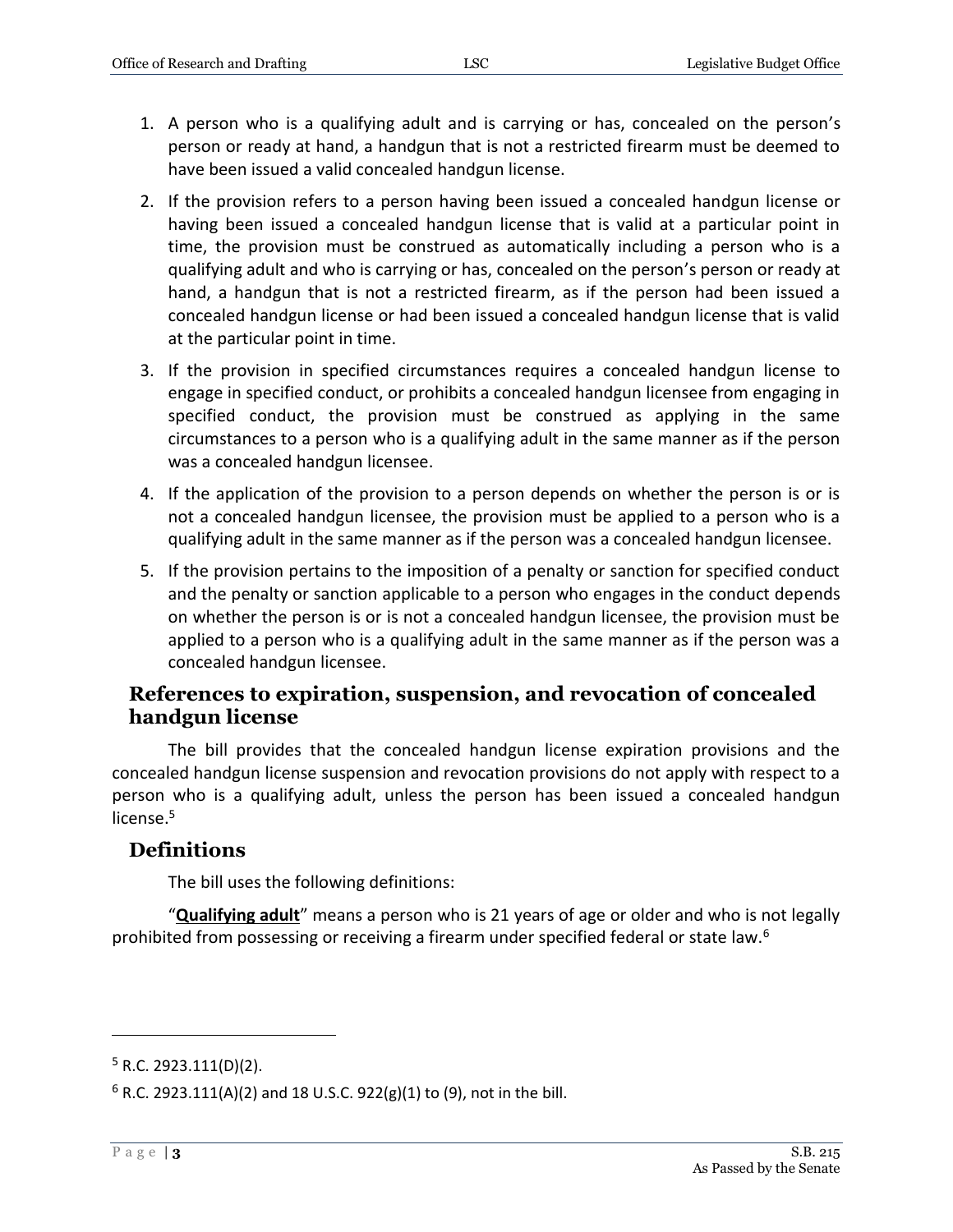"**Restricted firearm**" means a firearm that is a dangerous ordnance or that is a firearm that any law of this state prohibits the subject person from possessing, carrying, or having.<sup>7</sup>

#### **Eliminates requirement that a concealed handgun licensee must carry a concealed handgun license**

The bill eliminates the requirement that a concealed handgun licensee must carry a concealed handgun license in order to carry a concealed handgun. Under the bill, a concealed handgun licensee may carry a concealed handgun anywhere in the state if the concealed handgun license is valid when the licensee is in actual possession of a concealed handgun. Under current law, a concealed handgun licensee may carry a concealed handgun anywhere in this state if the licensee also carries a valid concealed handgun license when the licensee is in actual possession of the concealed handgun.<sup>8</sup>

#### **Modifies requirement that a concealed handgun licensee has a duty to notify**

#### **Duty to notify**

The bill modifies the requirement that a concealed handgun licensee or qualified military member has a duty to notify. Under the bill, a concealed handgun licensee or qualified military member has a duty to notify as follows:

- 1. If a concealed handgun licensee is stopped for a law enforcement purpose and is carrying a concealed handgun, before or at the time a law enforcement officer asks if the person is carrying a concealed handgun, the person must not fail to disclose that the person is then carrying a concealed handgun, provided that it is not a violation if the person fails to disclose that fact to an officer during the stop and the person already has notified another officer of that fact during the same stop.<sup>9</sup>
- 2. If a concealed handgun licensee or active duty military member is the driver or occupant of a motor vehicle that is stopped for a law enforcement purpose and is transporting or has a loaded handgun in the motor vehicle, before or at the time a law enforcement officer asks if the person is carrying a concealed handgun, the person must not fail to disclose that the person then possesses or has a loaded handgun in the motor vehicle, provided that it is not a violation if the person fails to disclose that fact to an officer during the stop and the person already has notified another officer of that fact during the same stop.<sup>10</sup>

 $10$  R.C. 2923.16(E)(1).

 $7 R.C. 2923.111(A)(1)$ .

 $8$  R.C. 1547.69(H)(2), 2923.12(C)(2) and (F)(2), 2923.121(B)(1)(d) and (e), 2923.122(D)(3) and (4), 2923.123(C)(6), 2923.126(A)(1), (D), and (F)(1), and 2923.16(F)(5) and (L).

 $9$  R.C. 2923.12(B)(1).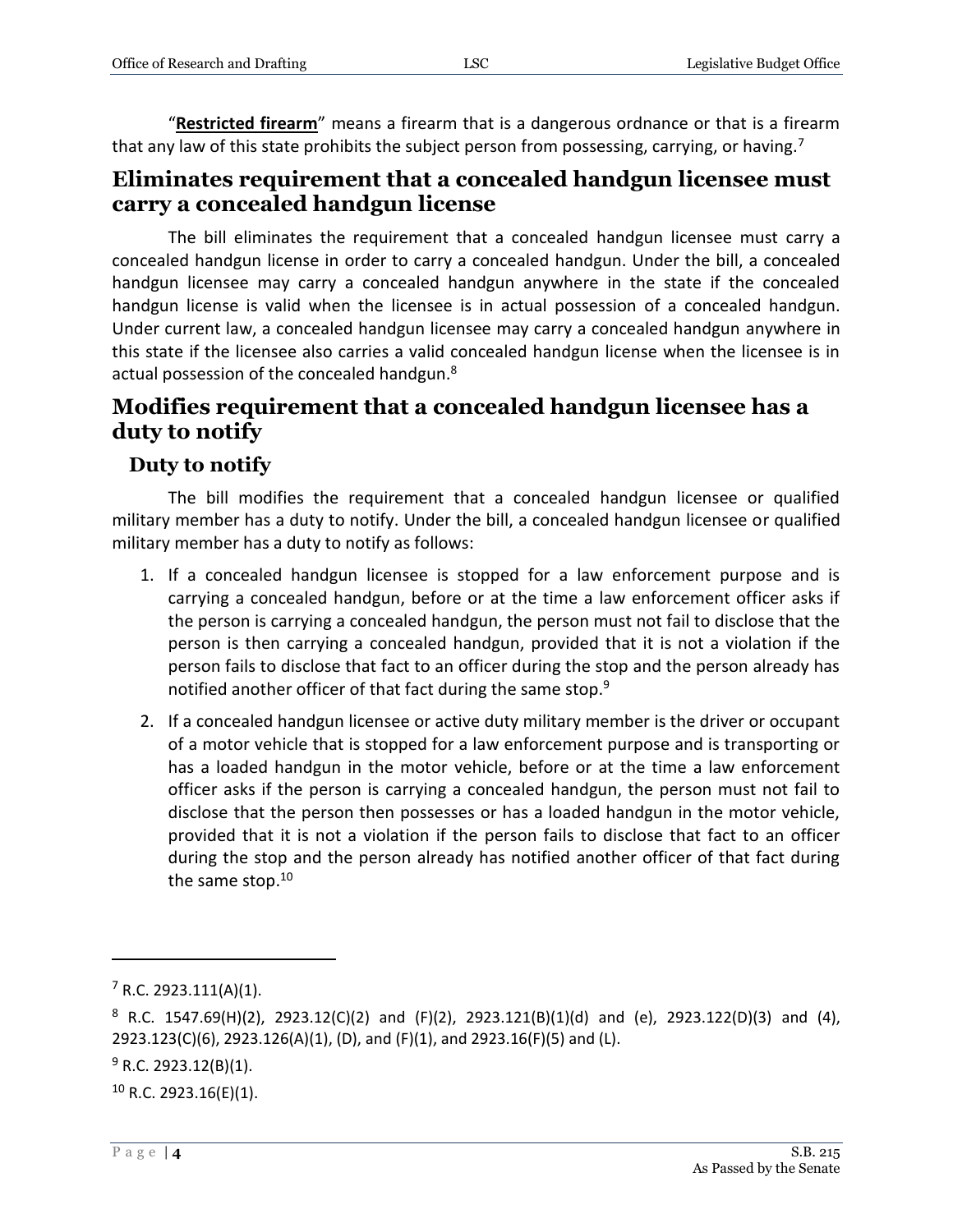3. If a concealed handgun licensee or active duty military member is the driver or occupant of a commercial motor vehicle that is stopped for a specified purpose and is transporting or has a loaded handgun in the commercial motor vehicle, before or at the time a law enforcement officer asks if the person is carrying a concealed handgun, the person must not fail to disclose that the person then possesses or has a loaded handgun in the commercial motor vehicle, provided that it is not a violation if the person fails to disclose that fact to an officer during the stop and the person already has notified another officer of that fact during the same stop. $11$ 

Under current law, a concealed handgun licensee or qualified military member has a duty to notify as follows:

- 1. If a concealed handgun licensee is stopped for a law enforcement purpose and is carrying a concealed handgun, the person must not fail to promptly inform any law enforcement officer who approaches the person after the person has been stopped that the person has been issued a concealed handgun license and that the person is then carrying a concealed handgun.<sup>12</sup>
- 2. If a concealed handgun licensee or active duty military member is the driver or occupant of a motor vehicle that is stopped for a law enforcement purpose and is transporting or has a loaded handgun in the motor vehicle, the person must not fail to promptly inform any law enforcement officer who approaches the person after the person has been stopped that the person has been issued a concealed handgun license or is authorized to carry a concealed handgun as a qualified military member and that the person then possesses or has a loaded handgun in the motor vehicle.<sup>13</sup>
- 3. If a concealed handgun licensee or active duty military member is the driver or occupant of a commercial motor vehicle that is stopped for a specified purpose and is transporting or has a loaded handgun in the commercial motor vehicle, the person must not fail to promptly inform any employee of the unit who approaches the person after the person has been stopped that the person has been issued a concealed handgun license or is authorized to carry a concealed handgun as a qualified military member and that the person then possesses or has a loaded handgun in the commercial motor vehicle.<sup>14</sup>

The bill retains the duty to notify provisions above and other law enforcement duties not amended by the bill, but eliminates substantially equivalent language found elsewhere in the Revised Code.<sup>15</sup>

 $11$  R.C. 2923.16(E)(2).

<sup>12</sup> R.C. 2923.12(B)(1) and 2923.126(A).

<sup>&</sup>lt;sup>13</sup> R.C. 2923.126(A) and 2923.16(E)(1).

<sup>&</sup>lt;sup>14</sup> R.C. 2923.126(A) and 2923.16(E)(1).

<sup>15</sup> R.C. 2923.126(A).